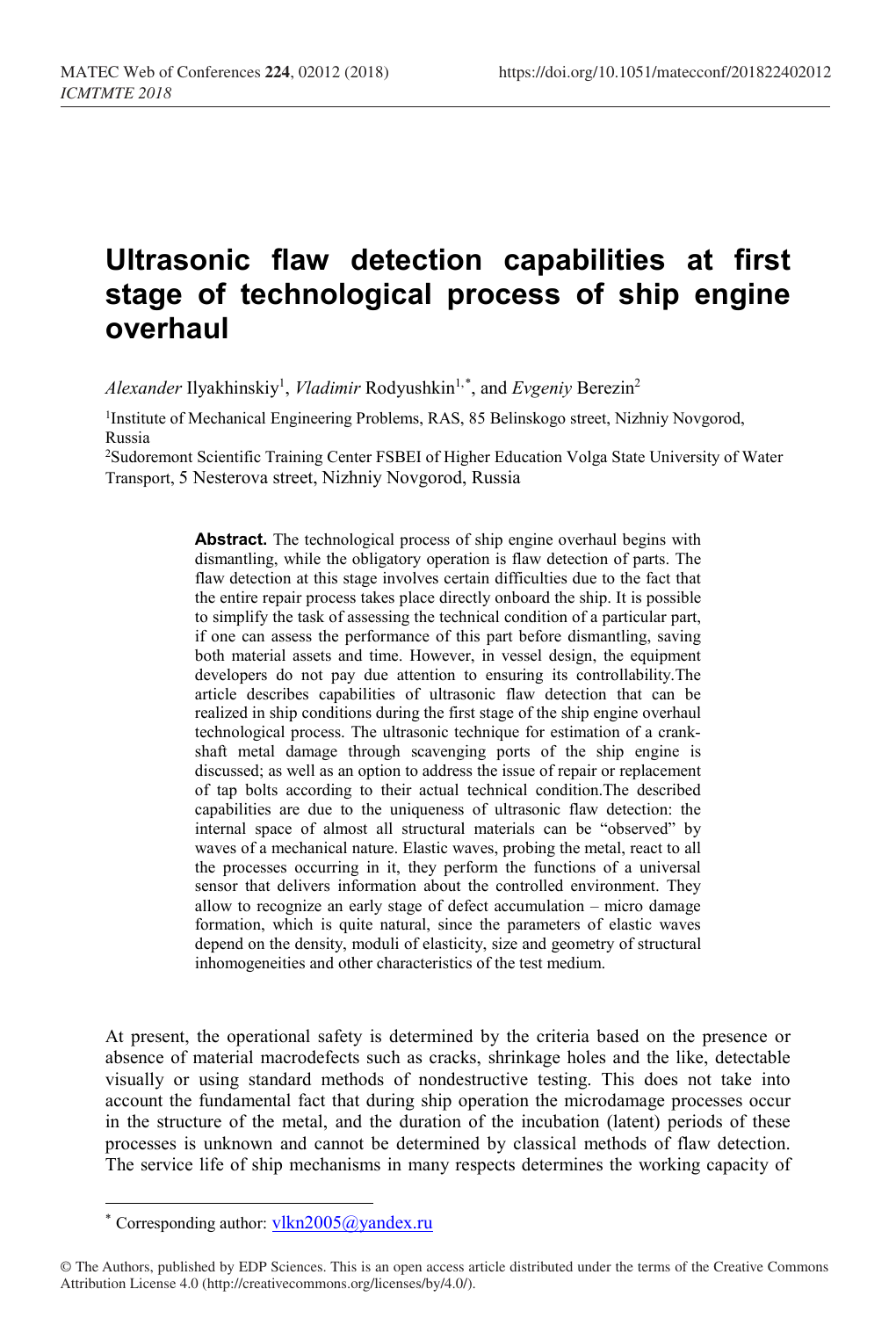the ship, therefore it is vital to determine the places of possible cracks long before their actual occurrence. Diagnostics of metal fatigue damage is of paramount importance in the procedure of extending the life of worn-out equipment. This is due to the fact that the predicted time to reach the limiting geometric parameters of the crank-shaft necks, determined by instrumental methods, is substantially greater than the predicted time before the defects of fatigue origin occur [1]. The way of extending these time periods was discussed in [2], where the method of metal magnetic memory (MMM), based on the measurement and analysis of the self-magnetic field distribution is involved. However, the absence of a strict physical model, as well as the determination of the applicability limits of the proposed MMM method raise great doubts about unambiguity of the results obtained, besides, the proposed MMM method does not have any metrological support and cannot be offered as a diagnostic method without establishing appropriate metrological certification procedures and applying reliable statistics [3].

Ultrasonic testing in the classic sense, based on the effect of waves reflected from the defect, doesn't need to be conducted for damage control, as there are no physically existing discontinuities yet. Damage is usually understood as reduction in the elastic response of the body due to reduction in the effective area that transfers internal forces from one part of the body to another, which in turn is caused by the appearance and development of a scattered field of microdefects (microcracks in elasticity, dislocations in plasticity, micropores – with creeping, surface microcracks – with fatigue). Not directly measurable damage, i.e. degradation of the mechanical properties of the body, can be detected as a result of analyzing the body's response to various external influences. In particular, in the case of acoustic sounding, external influences consist of ultrasonic pulse generation and reception after its passing through the test medium. Methods of nonlinear acoustics [4] are much more sensitive to the processes of performance degradation of metal than the standard ones. Imperfections in metal structure are largely determined by the nonlinear properties of the medium. By controlling the parameters of the nonlinear medium, which increases when the "nuclei" of the destruction process appear, it is possible to indirectly evaluate the damage.

Since the nonlinearity of the elastic medium leads to the generation of spectral components in the sounding signal at frequencies that are multiple of the fundamental frequency, the level of the spectral component in the probing elastic wave at the doubled frequency of the original signal can be used as a diagnostic sign of metal damage [5]. Taking into account that in the process of maintenance the accumulation of damage initially occurs primarily in the surface layers, and then spreads into the metal mass, the application of surface elastic Rayleigh waves makes it possible to determine more adequately the limiting state of the metal. The possibility of metal damage monitoring with the help of Rayleigh waves was investigated on samples made of St10 metal manufactured in accordance with GOST (National State Standard) 1497, with damage introduced by plastic and low-cycle deformation. The deformations were performed on a universal test machine under the brand of *Tinius Olsen Ltd*, *H100KU* model. The maximum limiting load was 100 000 N. The measurement error of the load was 0.5%. The resolution capability of the system for measuring the displacement of the traverse/sample deformation was 0.001 mm. The acoustic nonlinearity of the sounding signal was monitored using a pair of wedge transducers, which made it possible to generate and detect a tone signal of ultrasonic surface waves. The acoustic nonlinearity for a given damage was monitored by measuring the amplitudes of the first and second partials (1 MHz and 2 MHz, respectively). The data obtained are presented in Fig. 1. It can be observed that as the number of loading cycles increases, the acoustic nonlinearity increases as well, and consequently the metal damage. This quantitative information can be useful for resource prediction models and, what is especially important, in the early stages of fatigue.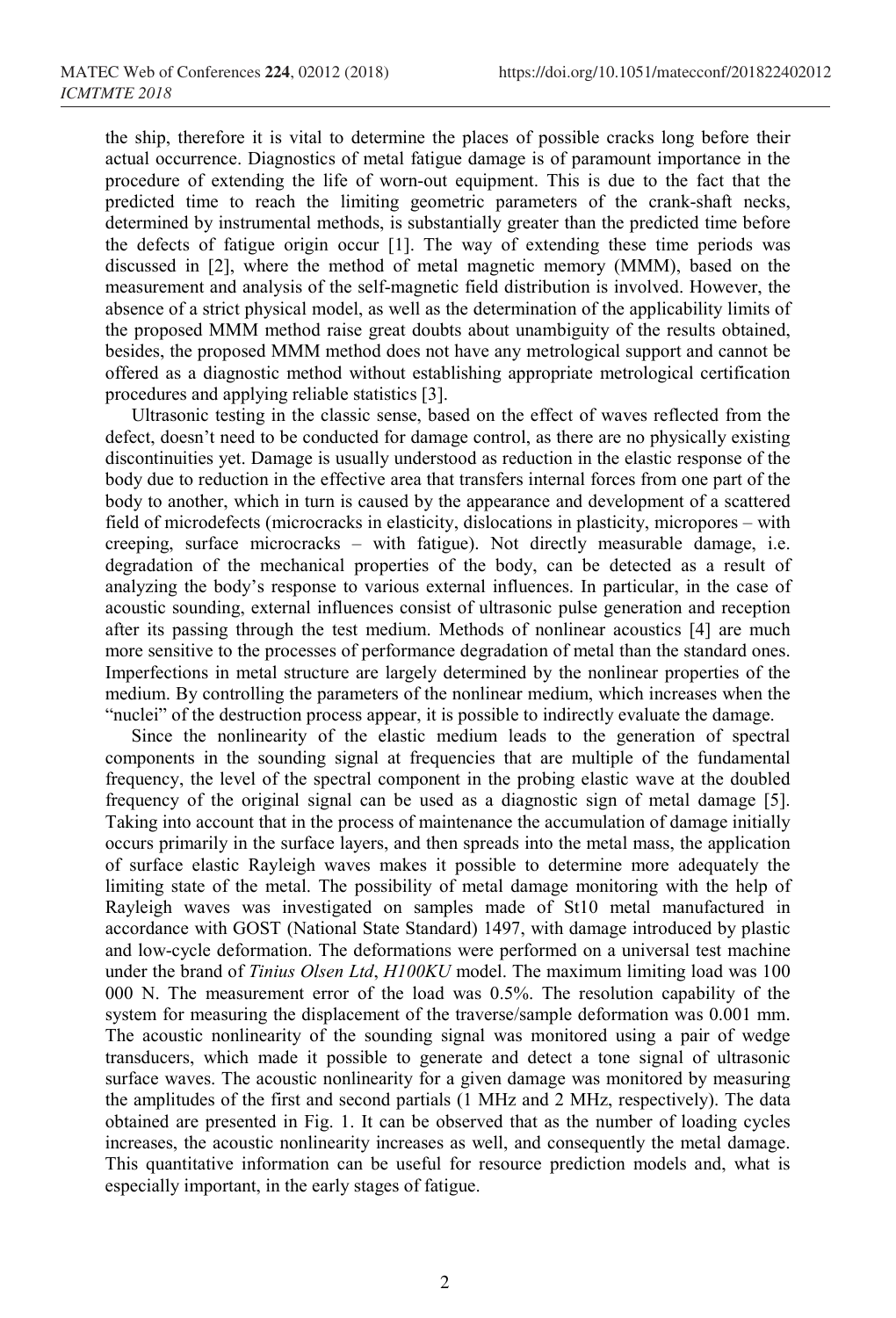

**Fig. 1.** Results of acoustic nonlinearity measuring for various accumulated damage, obtained for different modes of sample deformation.

To calculate the ratio of the amplitudes of the first and second partials of the sounding signal, the device developed by the authors was used. This device didn't require special radiophysical knowledge [6] and because of its simplicity and compactness allowed from a technical point of view to implement, in ship conditions, a method for estimation of a crank-shaft metal damage through scavenging ports of the ship engine.

In the engine dismantling process, the condition of the tap bolts that fasten together the power unit structure is assessed according to their elongation during the operation cycle. For such an assessment, it is necessary to know the initial length of the tap bolts and only then to decide whether there is an unacceptable elongation that occurred during the depletion of the specified life. If the plastic deformation of the tap bolt is more than 2%, then it must be replaced. It is not always possible to assess the condition of a tap bolt by an instrumental method due to the lack of information about its initial length. The problem can be solved if we use the laws governing surface waves propagation in a deformed metal.

In [7], the possibilities of ultrasonic testing, based on the measurement of the delay (propagation time) of surface waves on a fixed base, or on the results of measuring the nonlinearity of a wave or changing its shape (self-organization coefficient), are investigated. We used the measurement of the delay (propagation time) of surface waves on a fixed base as the simplest and most acceptable diagnostic feature of the degradation processes occurring in the metal, and, consequently, the elongation of the tap bolts that occurred during the operational cycle. The experiments were carried out on flat proportional samples, in accordance with GOST 1497, made of St3 steel 8mm thick and a working part 20 mm wide. The damage was created by plastic deformation of the samples. The surface Rayleigh wave was created by piezoelectric transducers at oscillation frequencies of 2, 5 and 10 MHz. The emitting and the receiving transducers were installed at a fixed distance of 50 mm from each other. The excitation of the emitting transducer was carried out with the help of A1214 flaw detector. From the receiving PET the signal came to the time-interval meter, in place of which an oscilloscope TDS2022 Tektronix with a resolution of 2 nsec was used. The direction of pulse propagation was along the sample. Figure 2 shows the obtained experimental data, showing dependences from the stress-strain deformation volume and the delay (velocity) volume of the elastic Rayleigh wave.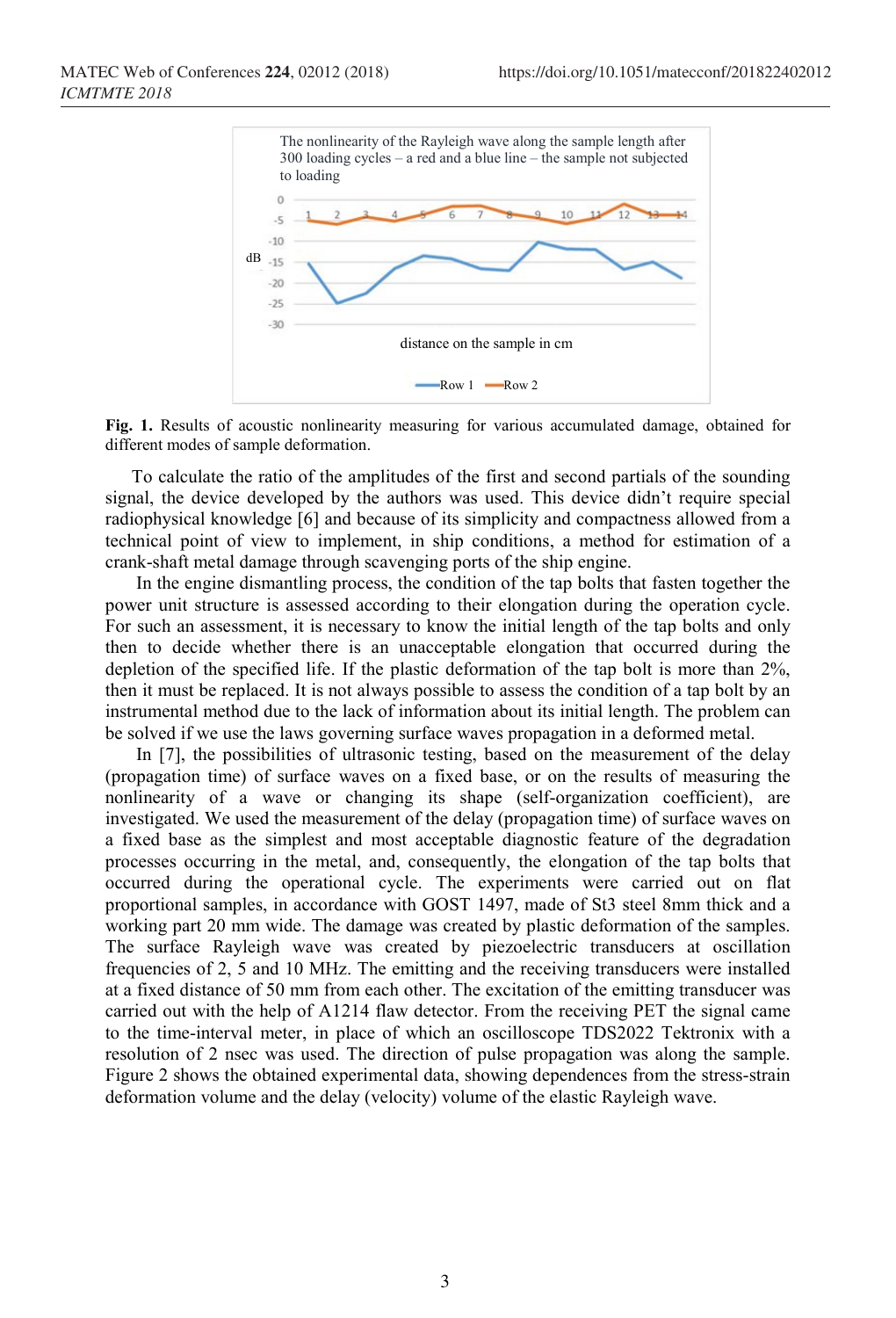

**Fig. 2.** Dependence of stress-strain and pulse delay of the elastic wave from plastic deformation.

When dealing with plastic deformations (above the yield point: about 2% deformation, see Fig. 2), there is an obvious fact of the transition of the wave propagation delay from the negative zone to the positive one. The effect of the dependence of the elastic wave velocity on deformations takes a directly opposite sign, in contrast to the elastic region (up to the yield point: about 2% deformation). It is proposed to use this physical effect as a diagnostic principle in controlling the tap bolt elongation: plastic deformation of more than 2% in the protruded part of the tap bolt, where the operation of the ship engine (bolting, vibrations, cyclic loads) causes the appearance of residual stresses (deformations) and reflects the reject level. In practice, when dismantling the ship engine and conducting flaw detection, the speed (delay) of the elastic wave pulse is not always known in the absence of loading, which must be taken as zero. In this case, the control technique is based on probing the tap bolt with elastic waves of different frequencies. When frequency dependence of the measured acoustic parameter takes place, the decision is made about the incompatibility of the tap bolt with its safe further operation, since the metal is deformed by a value more than the normative one.

## **Conclusions**

The article shows the viability of using ultrasonic testing to assess the quality of the ship engine elements in accordance with the accumulated operational damage and the possibility of using it directly onboard the ship at the first stage of the technological repair process.

Using the properties of elastic waves, it is possible to carry out a number of nondestructive testing operations without a complete dismantling of the ship engine components, which makes it possible to optimize the volume of overhaul and reasonably prolong the life of the ship engine parts for the period until the next assessment.

The work was carried out on the topic of the state task of the Institute of Applied Physics of RAS for carrying out fundamental scientific research for the period of 2013-2020. No. 0035-2014-0402 (State Registration No. 01201458047) and partly within the framework of project No. 18-08-00715A of the Russian Foundation for Basic Research.